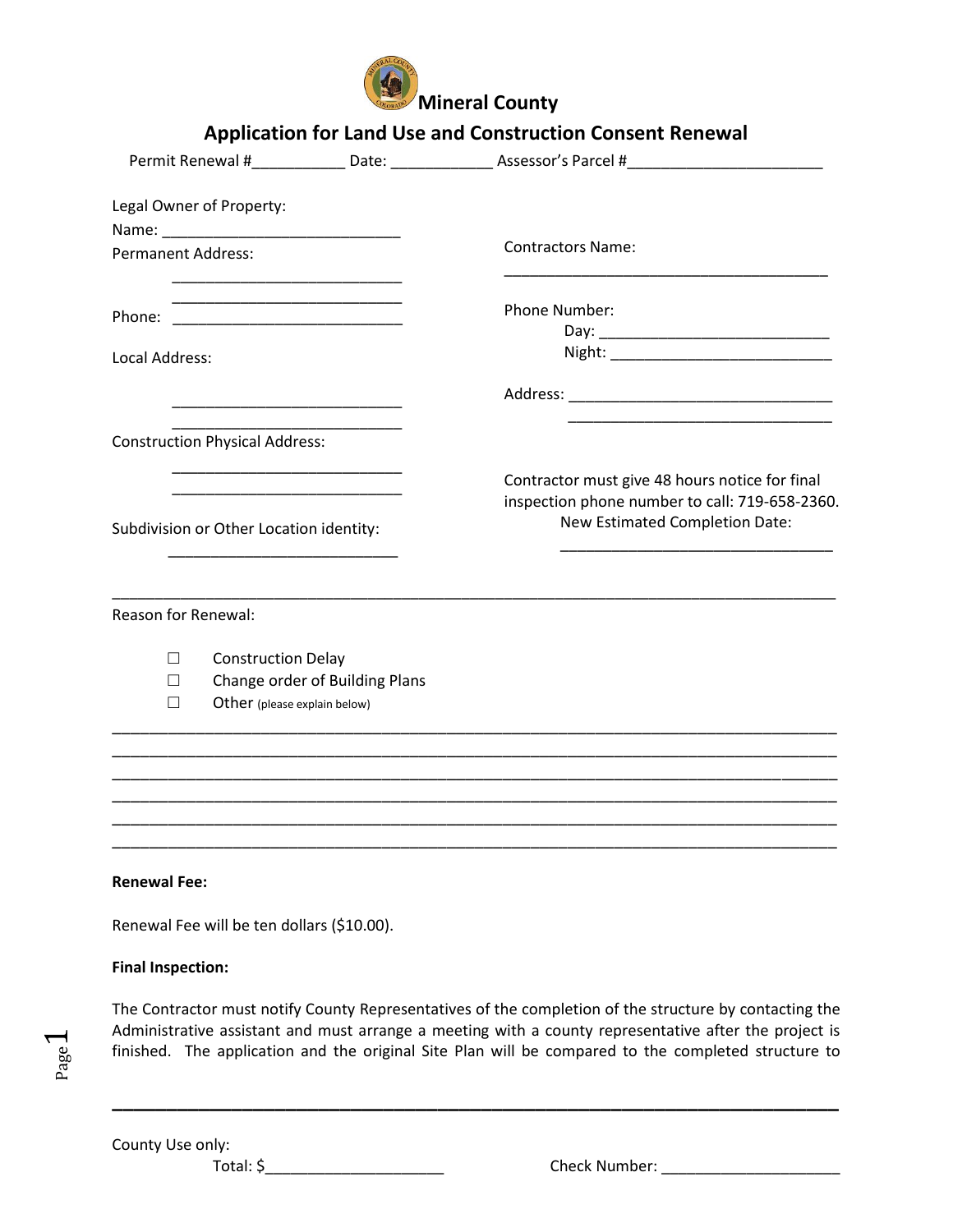

### **Application for Land Use and Construction Consent Renewal**

Permit Renewal #\_\_\_\_\_\_\_\_\_\_\_\_\_\_\_\_

assure compliance. Any discrepancies will be noted, corrected and cost adjustments made to the Mineral County Use Tax.

Any violation of this consent is subject to the penalties described in Article 11.7 of the Mineral County Zoning Regulations. Synopses of these penalties are: a fine of not more than one hundred (\$100), or ten (10) days in jail, or both. Each day of violation is a separate offense.

#### **Legal Requirements**

The County does not monitor or enforce any covenants applicable to any property. The Applicant should investigate, consult with any parties charged with enforcement and comply with all applicable covenants.

### **Certification/Release**

The Application hereby acknowledges that the Applicant is the sole owner of the property; that all information, including this Application, the Site Plan and all drawings are true and correct; that the proposed construction and use complies with all County, State, and Federal Laws and Regulations that apply to the property. The Applicant agrees to proceed in accordance with this Application and all stated specifications and further, to comply with all applicable Plat Restrictions. The Applicant further agrees that neither Mineral County nor its Commissioners, Officers, employees, agents or representatives are liable for injury or damage of any kind or character to any entity, persons or property by reason of the approval of this Application or the design, construction, soil stability, boundary problems, design criteria, structural integrity, access, access maintenance, public utilities, water quality and sewer availability, flood, wildfire, rock slides or avalanche hazards, noise and any other conditions within the Airport Zone (if applicable) or any other subject whatsoever.

## **Building and Other Codes**

The Applicant is advised that Mineral County has not adopted the International Building Code, the Uniform Building Code, and the National Fire Code, the Uniform Plumbing Code, the Uniform Electrical Code or any other nationally recognized codes adopted in many other jurisdictions. In addition and not by way of limitation, certain Colorado Statutes may now or will hereafter apply to the structure, including, but not by way of limitation, CRS 30-28-201 et seq. (Energy efficiency) and CRS 38-45-101 et seq. (carbon monoxide detectors). If Colorado legislation is adopted, fire suppression sprinkler and other systems may be required in all new construction. Some of the purposes of state codes and statutes are to ensure public safety, health and welfare in general, safe, high quality construction, including flood hazard problems, foundation adequacy, structural integrity, roof load bearing capacity and many other aspects of construction. Even though not adopted by the County or State, it is legally possible to make one or more or parts or all of these codes applicable to your construction by requiring your Contractor to comply with them in a construction contract. The total cost of construction will increase by requiring compliance with certain codes and the use of a private inspector of the plans and